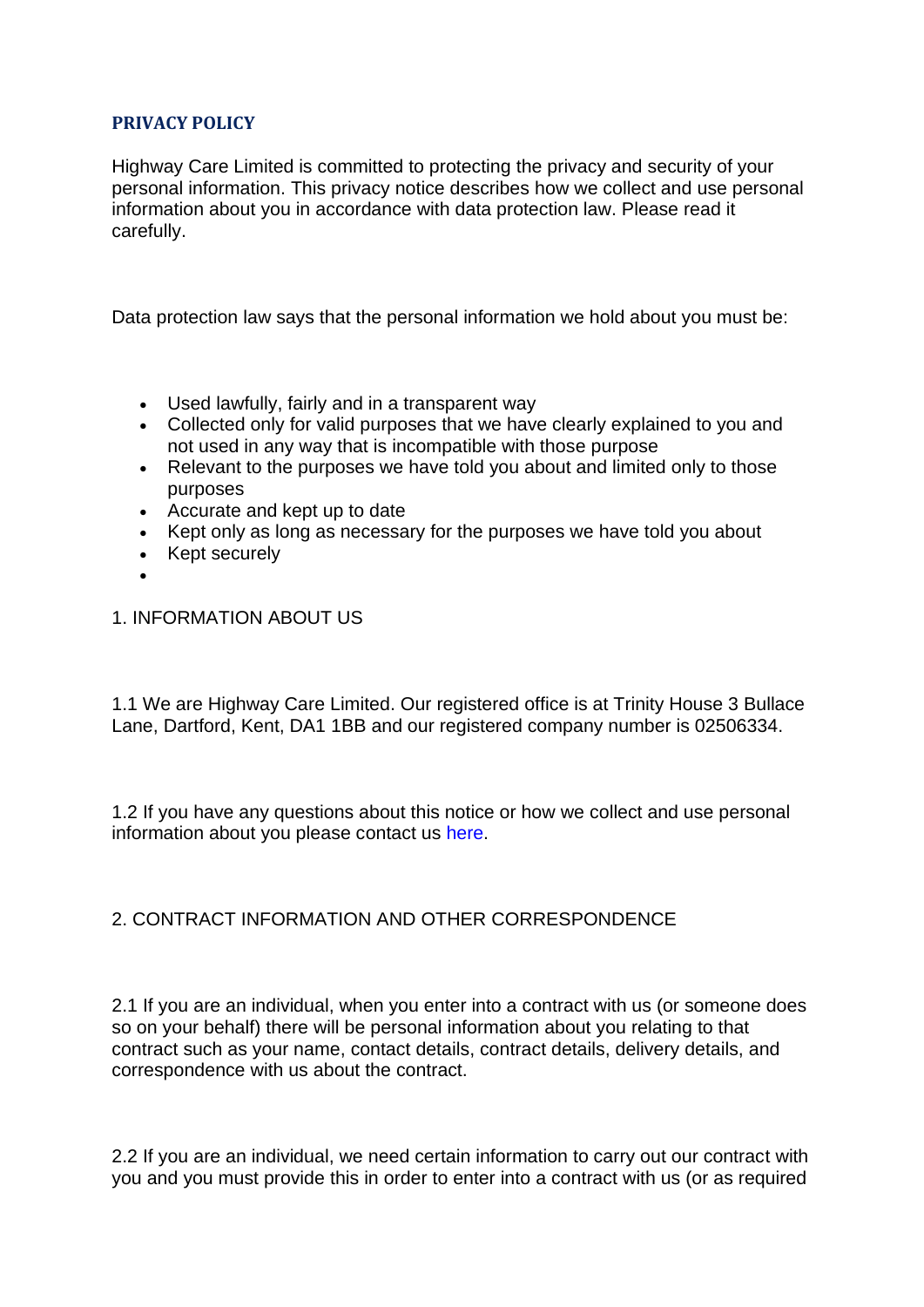under that contract), if you do not, we may not be able to carry out our contract with you. Mandatory information fields are generally set out when you are entering into the contract, but in particular, you must provide the following information:

2.2.1 Your name and contact details.

2.2.2 Your delivery address.

2.2.3 Your company registration no (if applicable).

2.2.4 Your payment details.

2.2.5 Information to verify your identity and other information for us to carry out anti money laundering checks.

2.3 Other correspondence or interaction (for example by email, telephone, post, SMS or via our website) between you and us, will include personal information (such as names and contact details) in that correspondence. This may include enquiries, reviews, follow-up comments or complaints lodged by or against you and disputes with you or your organisation.

2.4 We will keep and use that information to carry out our contract with you (if applicable), to comply with any legal requirements for us to maintain certain records or carry out certain verifications, and/or for our legitimate interests in dealing with a complaint or enquiry and administering your (or your organisation's) account or order and any services we offer, as well as to review and improve our offerings, including troubleshooting, data analysis, testing, research, statistical and survey purposes.

2.5 Where your information relates to a contract, it is kept for a period of up to seven years after [the date of the contract] to enable us to deal with any after sales enquiries or claims and as required for tax purposes.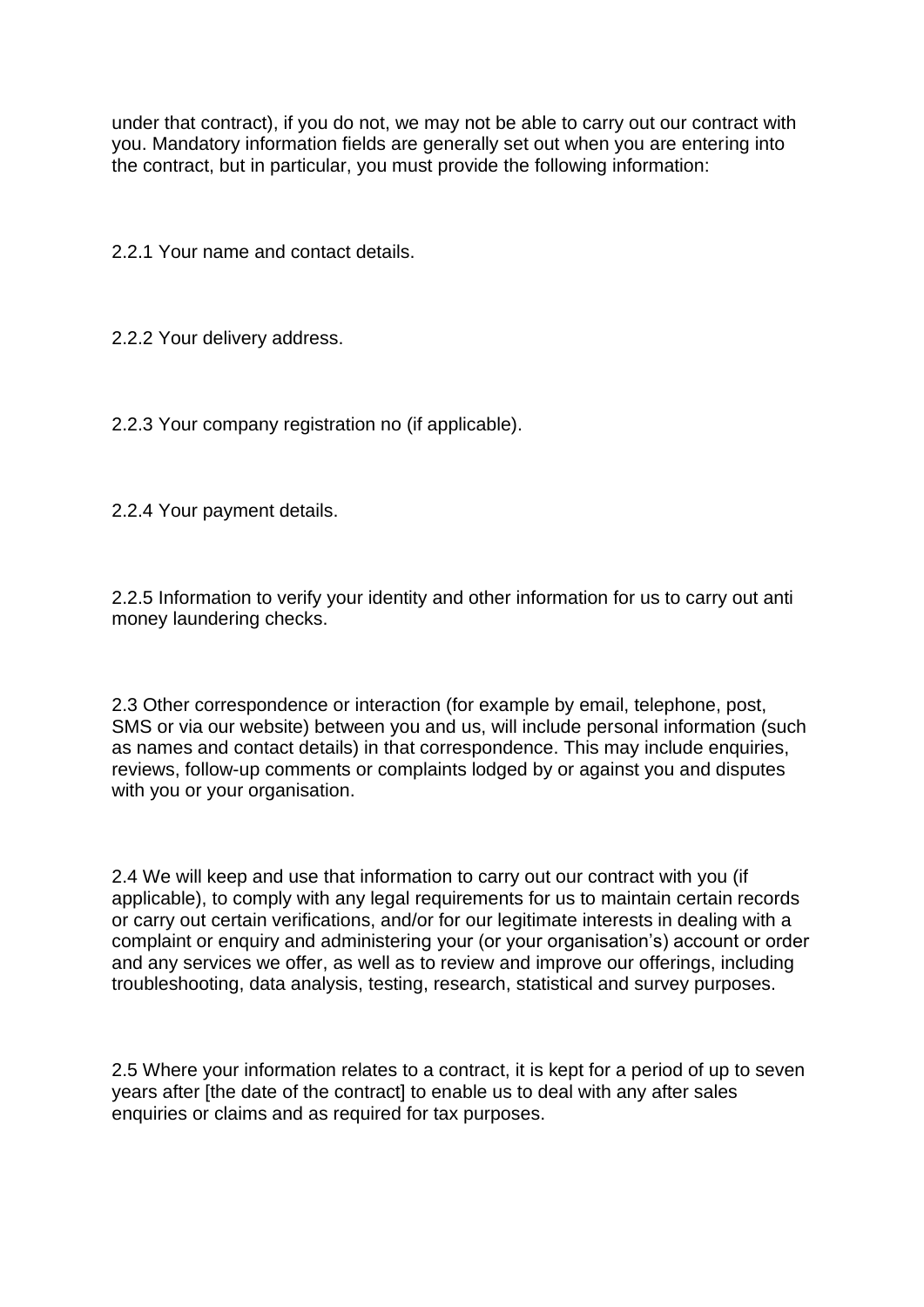2.6 Payment information [may be collected by our payment card processing provider and] is retained for a period of up to three years after the date of the order.

2.7 Any other information set out above is kept for no more than five years.

## 3. MARKETING

3.1 We may collect your name and contact details (such as your email address, phone number or address) in order to send you information about our products and services which you might be interested in.

3.2 You always have the right to "opt out" of receiving our marketing. You can exercise the right at any time by contacting us [here.](https://www.highwaycare.com/contact) If we send you any marketing emails, we will always provide an unsubscribe option to allow you to opt out of any further marketing emails. If you "opt-out" of our marketing materials you will be added to our suppression list to ensure we do not accidentally send you further marketing. Where you unsubscribe from any postal marketing, you may initially still receive some content which has already been printed or sent, but we will remove you from any future campaigns. We may still need to contact you for administrative or operational purposes, but we will make sure that those communications don't include direct marketing.

3.3 If you are an existing customer or are acting in a professional capacity as part of a company or LLP we use your contact details as necessary for our legitimate interests in marketing to you and maintaining a list of potential customers.

3.4 If you are not an existing customer, and are not acting in a professional capacity as part of a company or LLP, we will only contact you for marketing purposes with your consent.

3.5 We never share your name or contact details with third parties for marketing purposes.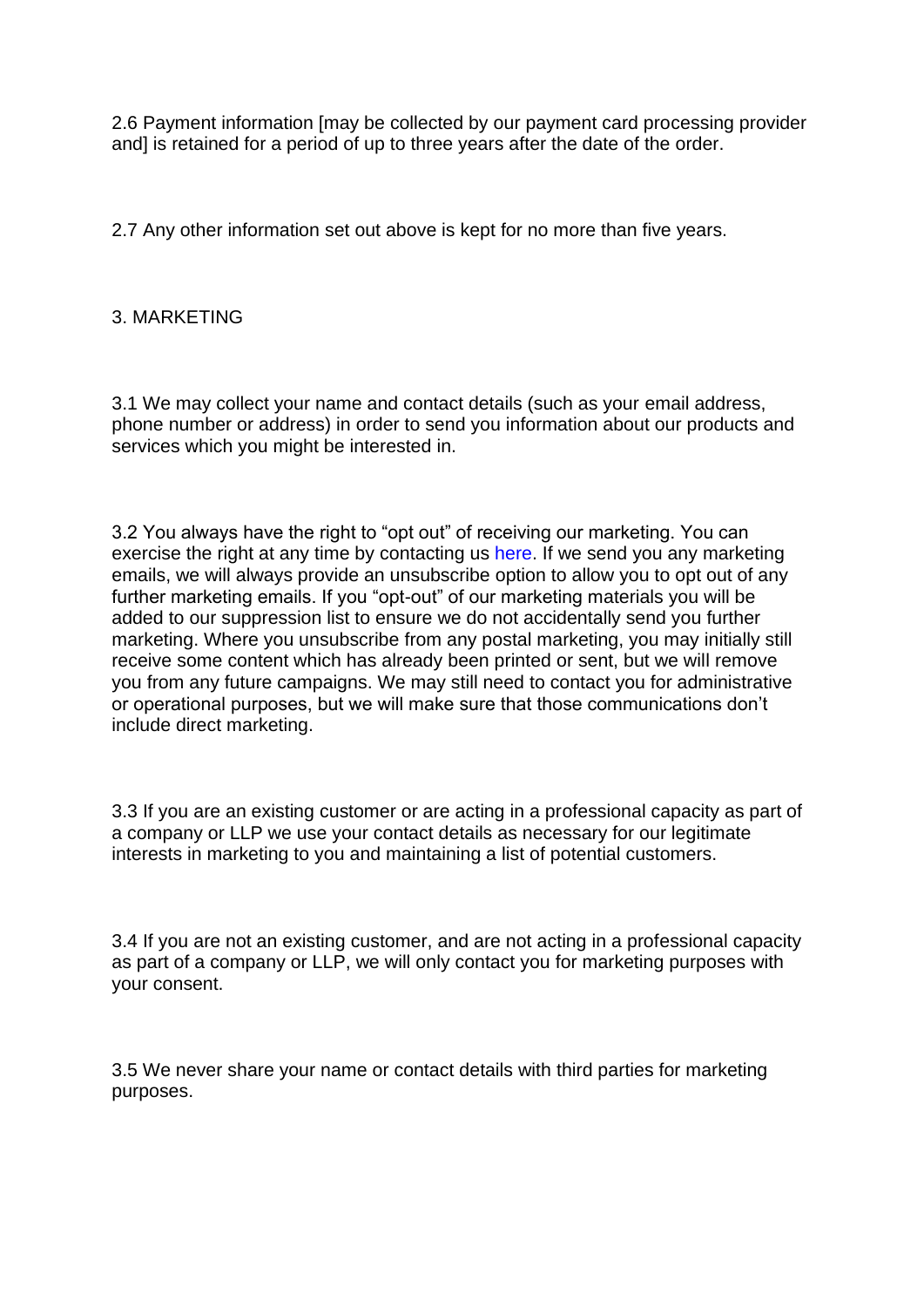3.6 We retain your details on our marketing list until you "opt-out" at which point we add you to our suppression list. We keep that suppression list indefinitely to comply with our legal obligations to ensure we don't accidentally send you any more marketing.

3.7 When we send marketing emails to you, we use "web beacons" to collect information about when you open the email, your IP address and browser or email client type, and other similar information. We do this as necessary for our legitimate interests in reviewing and considering our direct marketing activities. We keep this information for up to six months.

## 4. WEBSITE INFORMATION

4.1 We may collect information about you and your use of our website via technical means such as cookies, webpage counters and other analytics tools. This may include your IP address, login data, browser type and version, time zone setting and location, browser plug-in types and versions, operating system and platform and other technology on the devices you use to access this website. We use this as necessary for our legitimate interests in administering and improving our website and its content, to ensure it operates effectively and securely, and to develop our business and inform our marketing strategy. We may also create aggregate statistical data from that information (for instance, overall numbers of website visitors) which is not personal information about you.

4.2 We, or third party advertisers, may also use this information to serve adverts on you. Where those adverts are targeted, this may involve using website information and information we (or our third party advertisers) have obtained from third parties. This won't include information such as your name or contact details. Where our adverts are displayed to you using your information, your information is used as necessary for our legitimate interests in marketing to you.

4.3 For detailed information on the cookies we use and the purposes for which we use them see our [Cookie Notice.](https://www.highwaycare.com/cookies)

4.4 We keep this website information about you for up to six months from when it is collected or the relevant cookie expires.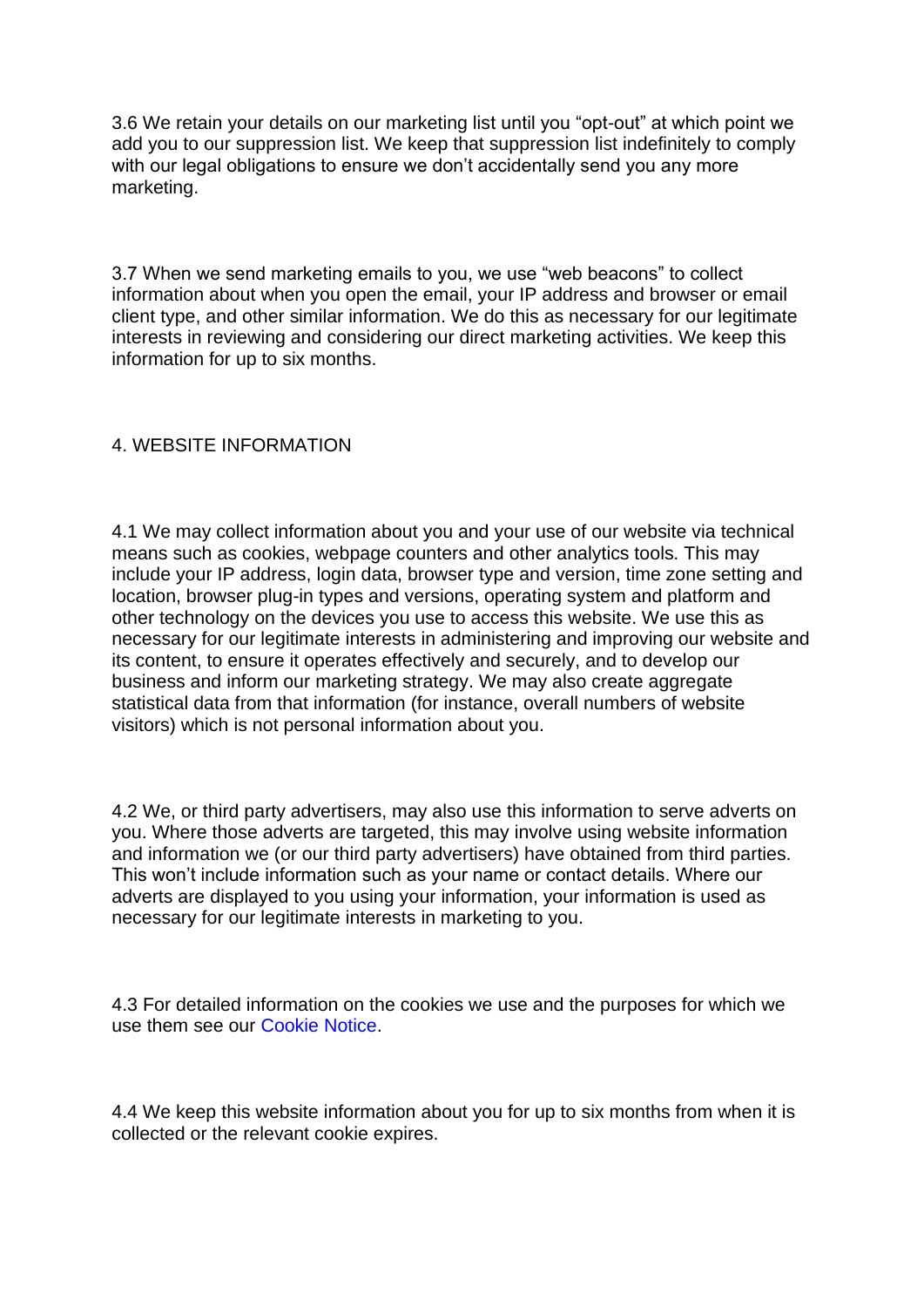4.5 Our website may, from time to time, contain links to third party websites, plug-ins and applications. Clicking on those links or enabling those connections may allow third parties to collect or share data about you. We do not control these third party websites and are not responsible for their privacy statements. When you leave our website, we encourage you to read the privacy notice of every website you visit.

### 5. CONTENT

5.1 This is information about you which you provide when you post content on our website or otherwise provide it to us for publication or display. This may include reviews, comments, testimonials, photographs and videos.

5.2 We may display and publish this content (and, if relevant, attribute it to you) on our platforms as necessary for our legitimate interests in providing content and for promotional purposes (or, in some circumstances, because you have specifically consented to us doing this). This information is kept and published or displayed by us for as long as we consider it relevant for those purposes. You can ask us to remove or delete your content at any time (subject to any agreement you have with us about our right to use it) by contacting us. If we are displaying or publishing the information based on your consent, you have the right to withdraw that consent at any time.

### 6. EMPLOYEE INFORMATION

6.1 If you work for one of our customers, suppliers or business partners, the information we collect about you may include your contact information, details of your employment and our relationship with you. This information may be collected directly from you, or provided by your organisation. Your organisation should have informed you that your information would be provided to us, and directed you to this policy. We use this as necessary for our legitimate interests in managing our relationship with your organisation. If we have a business relationship with you or your organisation, we may receive information about you from your organisation.

6.2 We keep this information for up to seven years after the end of our relationship with your organisation.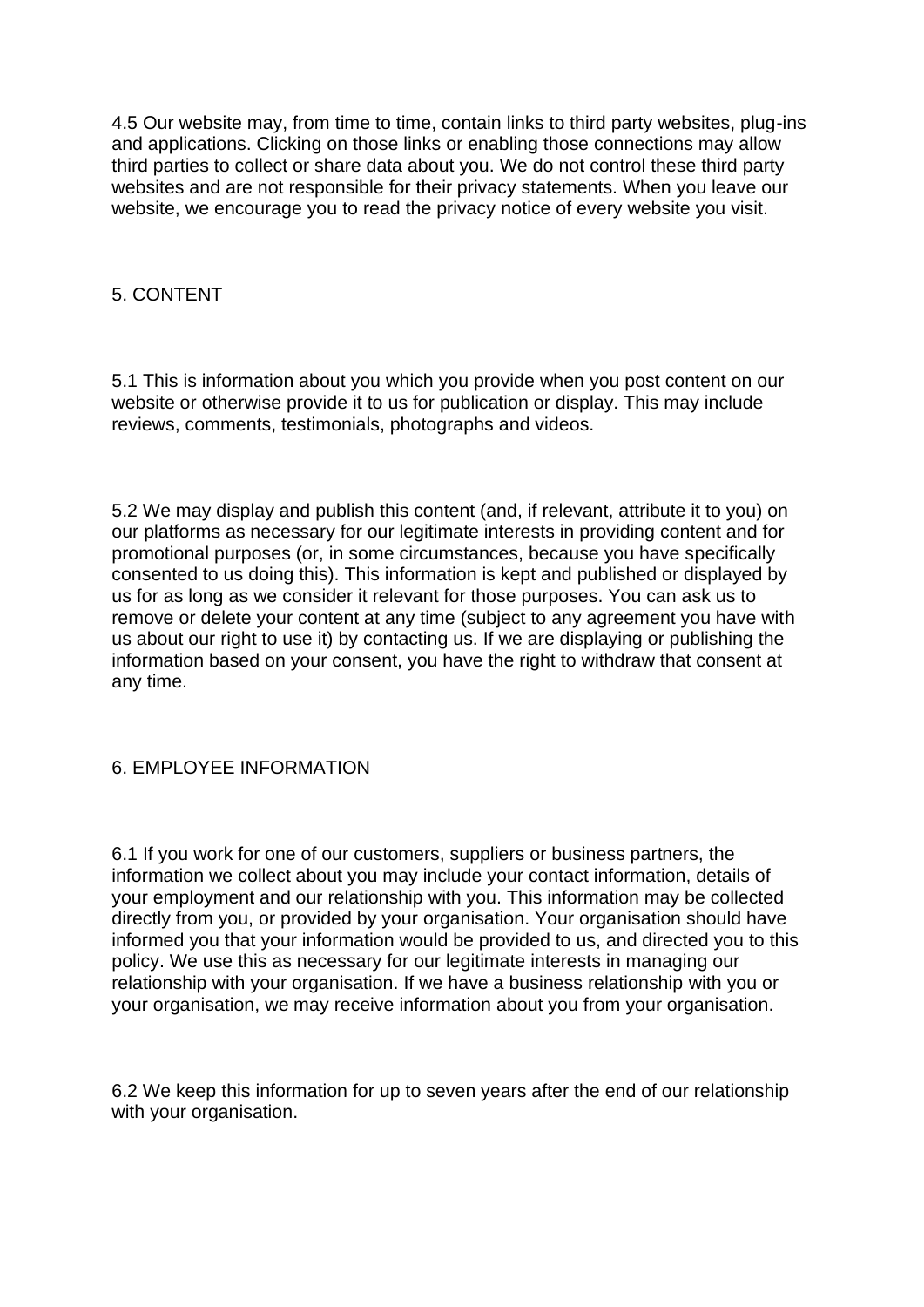# 7. INFORMATION COLLECTED AT OUR PREMISES

7.1 Visitor information. We collect information about visitors to our premises. We may record information on your visit, including the date and time, who you are visiting, your name, employer, contact details and vehicle registration number. If you have an accident at our premises, this may include an account of your accident.

7.2 CCTV. We may operate CCTV at our premises which may record you and your activities. We display notices to make it clear what areas are subject to surveillance. We only release footage following a warrant or formal request from law enforcement, or as necessary in relation to disputes.

7.3 We use this information as necessary for our legitimate interests in administering your visit, ensuring site security and visitor safety, and administering parking.

7.4 Visitor information is kept for a period of up to two years. If you have an accident on our premises, our accident records are retained for a period of up to five years.

7.5 CCTV recordings may be kept for a period of up to 120 days (unless an incident occurs and it is necessary for us to keep recordings for longer to properly deal with it).

8. JOB APPLICATIONS

8.1 We will collect and hold information on job applicants, including information you provide to us in your application, or provided to us by recruitment agencies, as well as information on you from any referees you provide. We may also collect information about your professional history which you make available on LinkedIn, or which are on your employer's website.

8.2 We use this as necessary to enter into an employment contract with you, and for our legitimate interests in evaluating candidates and recording our recruitment activities, and as necessary to exercise and perform our employment law obligations and rights. Where you voluntarily provide us with special categories of data, such as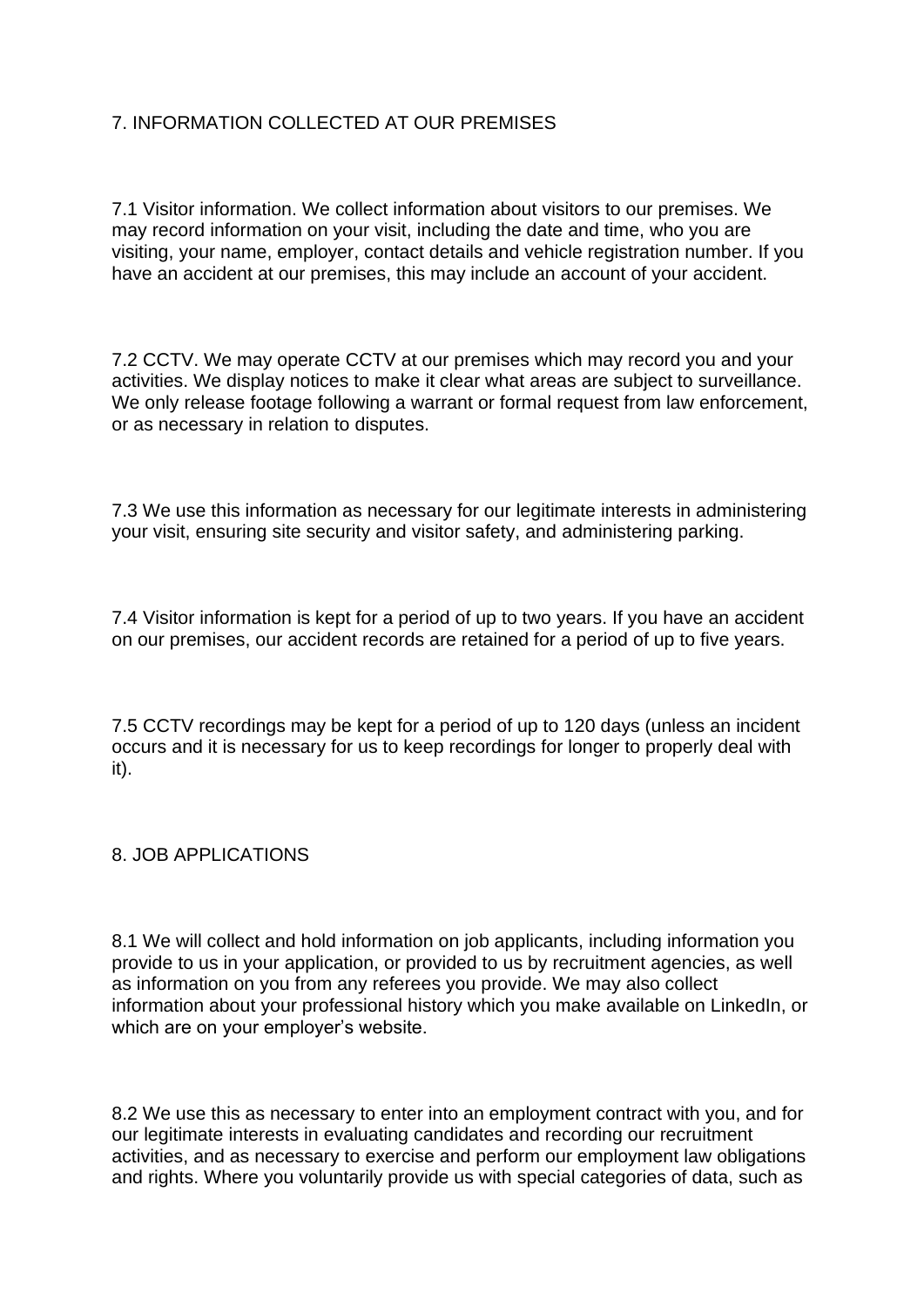information about your race, health or sexuality, we will store this as part of your application on the basis that you have decided to make it public to us for this purpose, and to ensure that our record of your application is accurate so we can comply with (and demonstrate our compliance with) our obligations under employment law.

8.3 If you are successful in your application, your information will be used and kept in accordance with our internal privacy notice. If you currently work for us, or used to work for us, you can request a copy of this from us. If you are not successful in your application, your information will be held for up to six months after the relevant round of recruitment has finished.

8.4 You must provide certain information (such as your name, contact details, professional and educational history) for us to consider your application fully. If you have not provided all of this information, we may contact you to ask for it. If you do not wish to provide this information, we may not be able to properly consider your application.

8.5 If you are listed as a referee by an applicant, we will hold your name, contact details, professional information about you (such as your employer and job title) and details of your relationship with the applicant. We will use this information as necessary for our legitimate interests in evaluating candidates and as necessary to exercise and perform our employment law obligations and rights. Your information will be kept alongside the applicant's information.

8.6 If you are listed as an emergency contact by someone who works for us, we will hold your name, contact details and details of your relationship with that worker. We will use this to contact you as necessary to carry out our obligations under employment law, to protect the vital interests of that worker, and for our legitimate interests in administering our relationship with that worker. Your information will be kept until it is updated by that worker, or we no longer need to contact that worker after they have stopped working for us.

### 9. LEGAL CLAIMS

9.1 Where we consider there to be a risk that we may need to defend or bring legal claims, we may retain your personal information as necessary for our legitimate interests in ensuring that we can properly bring or defend legal claims. We may also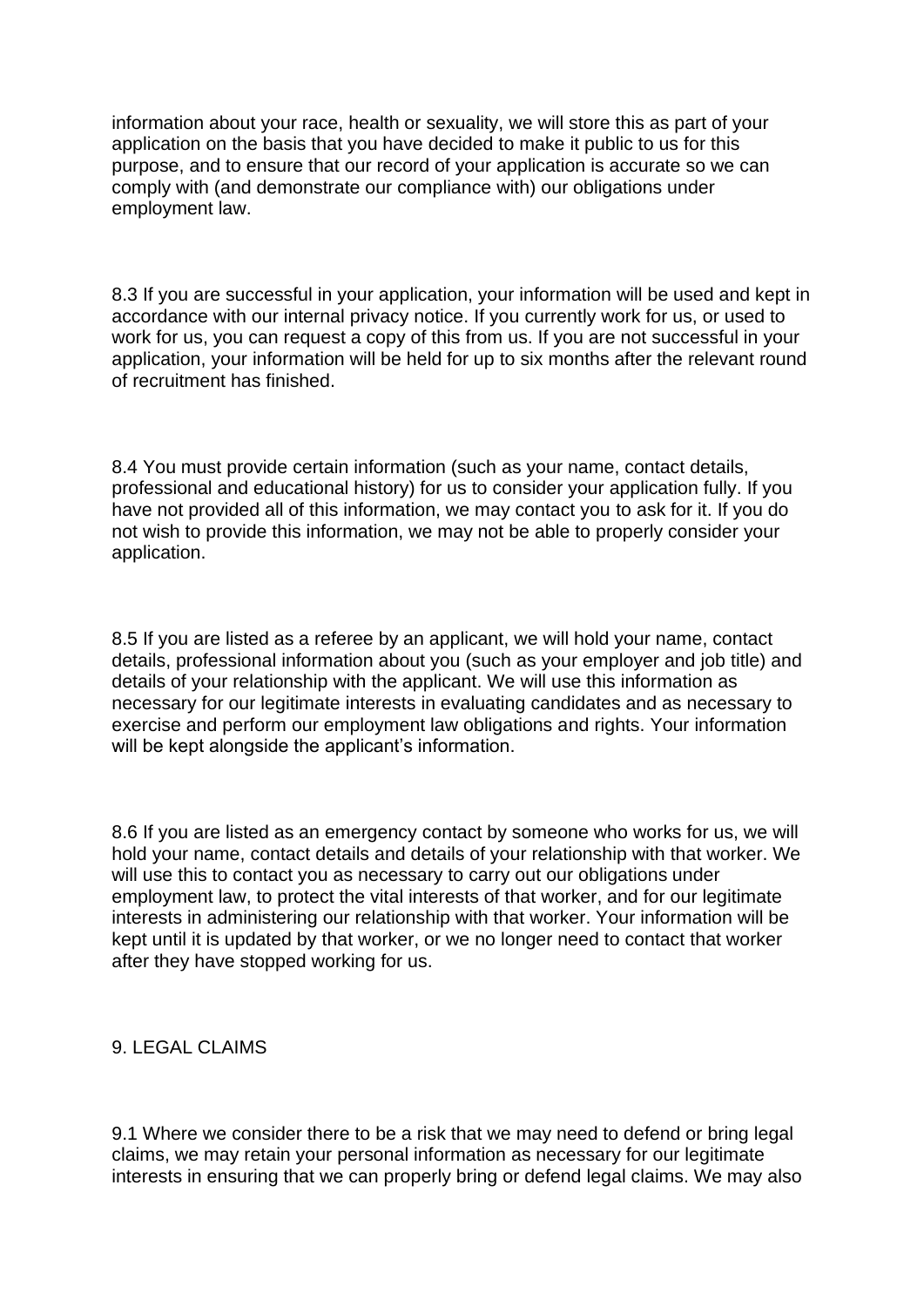need to share this information with our insurers or legal advisers. How long we keep this information for will depend on the nature of the claim and how long we consider there to be a risk that we will need to defend or bring a claim.

## 10. INFORMATION WE RECEIVE FROM THIRD PARTIES

10.1 We may also receive information about you from the following sources:

10.1.1 Our service providers. We work closely with third parties (including, for example, business partners, sub-contractors in technical, payment and delivery services, advertising networks, analytics providers, search information providers and credit reference agencies) who may provide us with information about you, to be used as set out above.

10.1.2 Businesses we have bought. If we have acquired another business, or substantially all of its assets, which originally held your information, we will hold and use the information you provided to them, or which they otherwise held about you, in accordance with this privacy notice.

10.1.3 Our other channels. This is information we receive about you if you use any of the other websites we operate or the other services or products we provide. In this case we will have informed you when we collected that data if we intend to share those data internally and combine it with data collected on this website. We will also have told you for what purpose we will share and combine your data.

10.1.4 Publicly available sources. We obtain information from the following publicly available sources: such as Companies House, LinkedIn, Facebook, Twitter and Google.10.1.4

10.1.5 Credit information. We may also collect credit information on you from third party reference agencies.

11. WHY ELSE DO WE USE YOUR INFORMATION?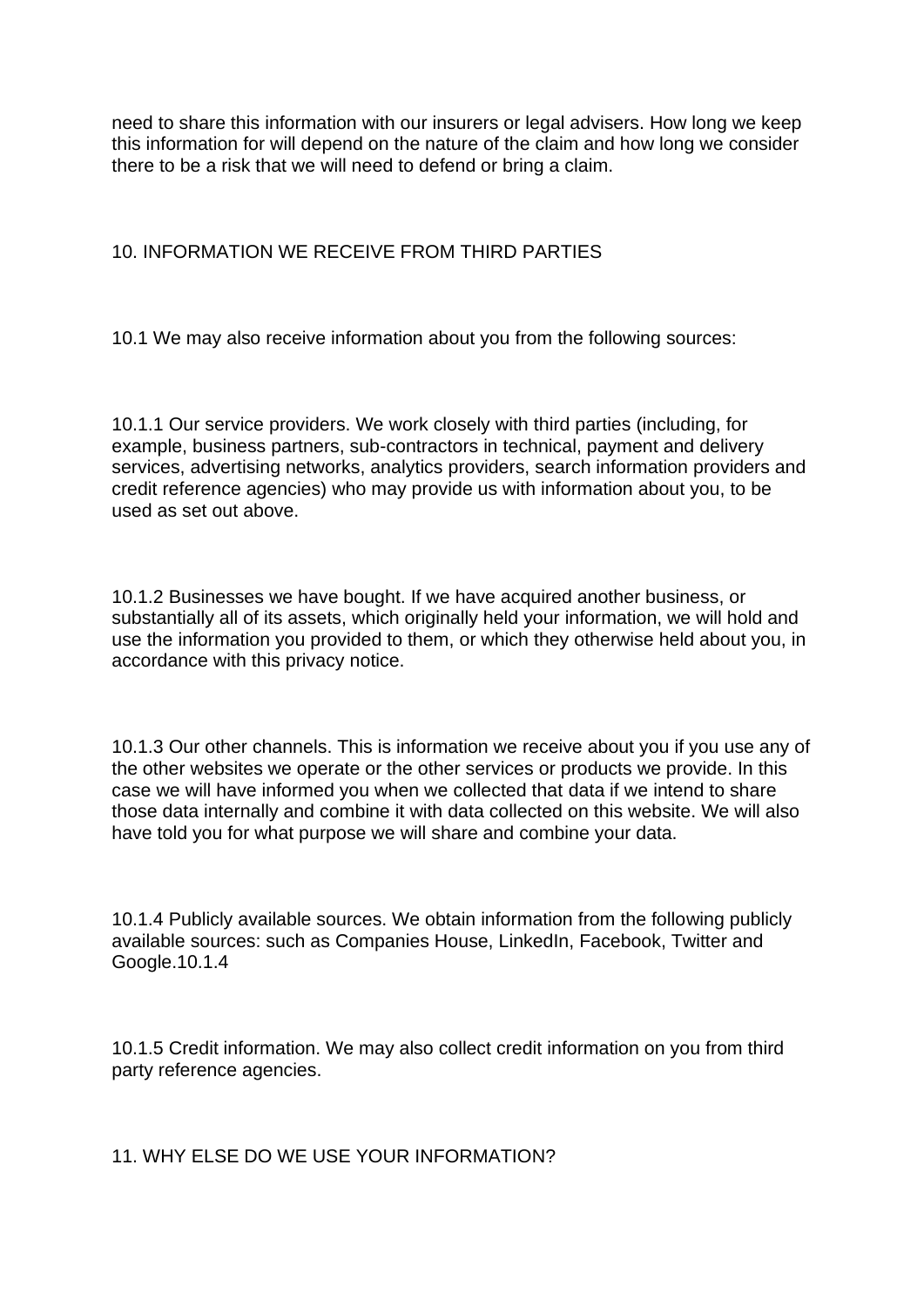11.1 Common uses of your information. We will only use your personal information when the law allows us to do so. Although in limited circumstances we may use your information because you have specifically consented to it, we generally use your information in the ways set out in this notice because:

11.1.1 we need to perform a contract we have entered into with you.

11.1.2 we need to comply with a legal obligation.

11.1.3 it is necessary for our legitimate interests (or those of a third party) and your interests and rights do not override those interests.

11.1.4 we need to protect your interests (or someone else's interests) or where it is needed in the public interest (although these circumstances are likely to be rare).

11.2 Change of purpose. We will only use your personal information for the purposes for which we collected it as set out in this notice, unless we reasonably consider that we need to use it for another reason and that reason is compatible with the original purpose. If we need to use your personal information for an unrelated purpose, we will notify you and we will explain the legal basis which allows us to do so.

# 12. SHARING YOUR INFORMATION

As well as any sharing listed above, we may also share your information with third parties, including third-party service providers and other entities in our group. Third parties are required to respect the security of your personal information and to treat it in accordance with the law. We never sell your data to third parties.

## 12.1 WHY MIGHT WE SHARE YOUR PERSONAL INFORMATION WITH THIRD PARTIES?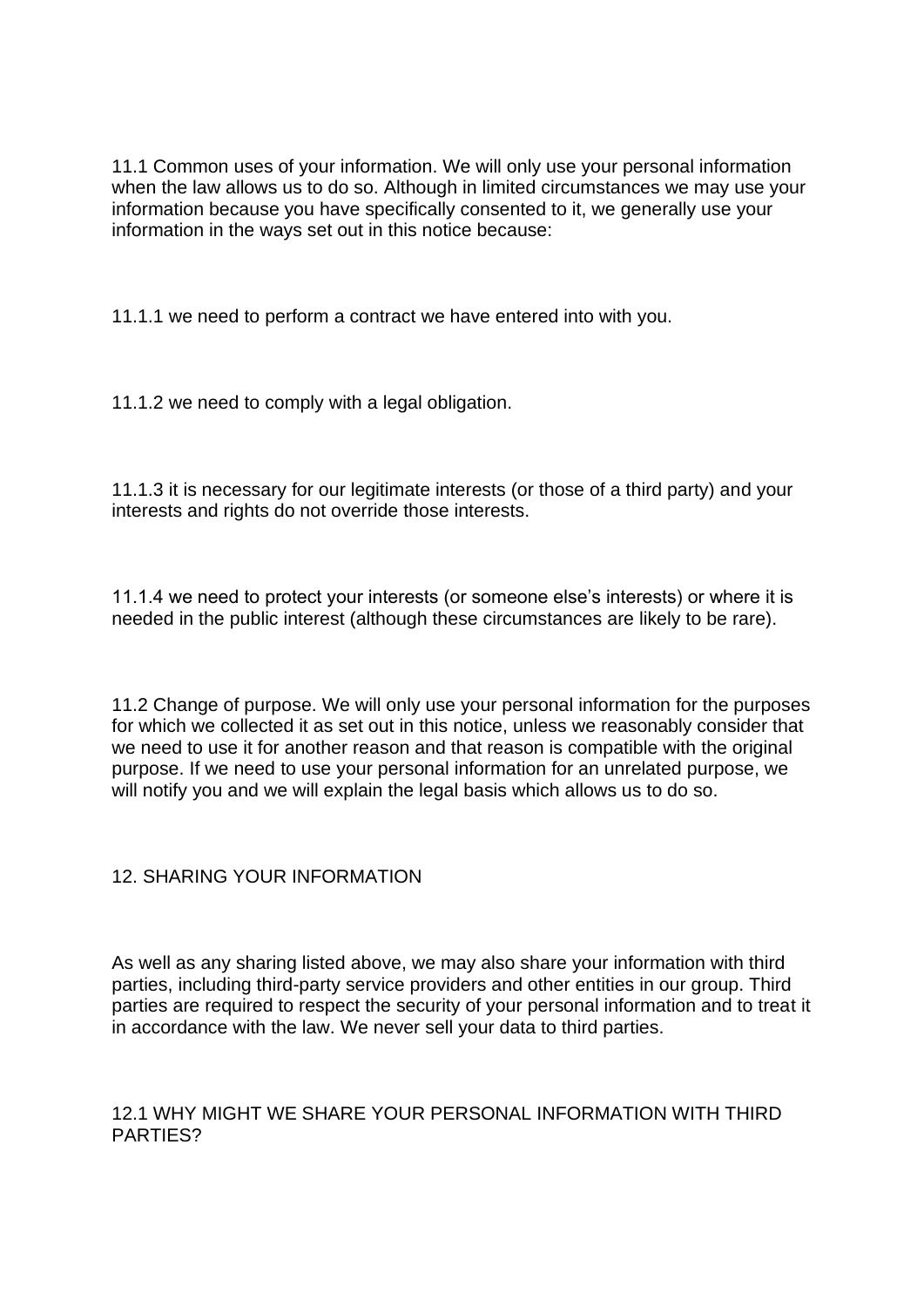We may share your personal information with third parties if we are under a duty to disclose or share your personal information in order to comply with any legal obligation, or in order to enforce or apply our agreements with you, or to protect the rights, property, or safety of us, our customers, or others or where we have another legitimate interest in doing so. This may include exchanging information with other companies and organisations for the purposes of fraud protection and credit risk reduction.

#### 12.2 WHICH THIRD-PARTY SERVICE PROVIDERS PROCESS YOUR PERSONAL INFORMATION?

We also may need to share your personal information for third-party service providers (including contractors and designated agents) so that they can carry out their services.

12.3 The following activities are carried out by third-party service providers: legal advice, contract administration, order fulfilment, delivery, administration, IT services, payment processing.

### 12.4 WHEN MIGHT WE SHARE YOUR PERSONAL INFORMATION WITH OTHER ENTITIES IN THE GROUP?

We may share your personal information with other entities in our group as part of our regular reporting activities on company performance, in the context of a business reorganisation or group restructuring exercise, and for system maintenance support and hosting of data.

### 12.5 HOW SECURE IS YOUR INFORMATION WITH THIRD-PARTY SERVICERS PROVIDERS AND OTHER ENTITIES IN THE GROUP?

All our third-party service providers and other entities in the group are required to take appropriate security measures to protect your personal information. Where third parties process your personal information on our behalf as "data processors" they must do so only on our instructions and where they have agreed to treat the information confidentially and to keep it secure.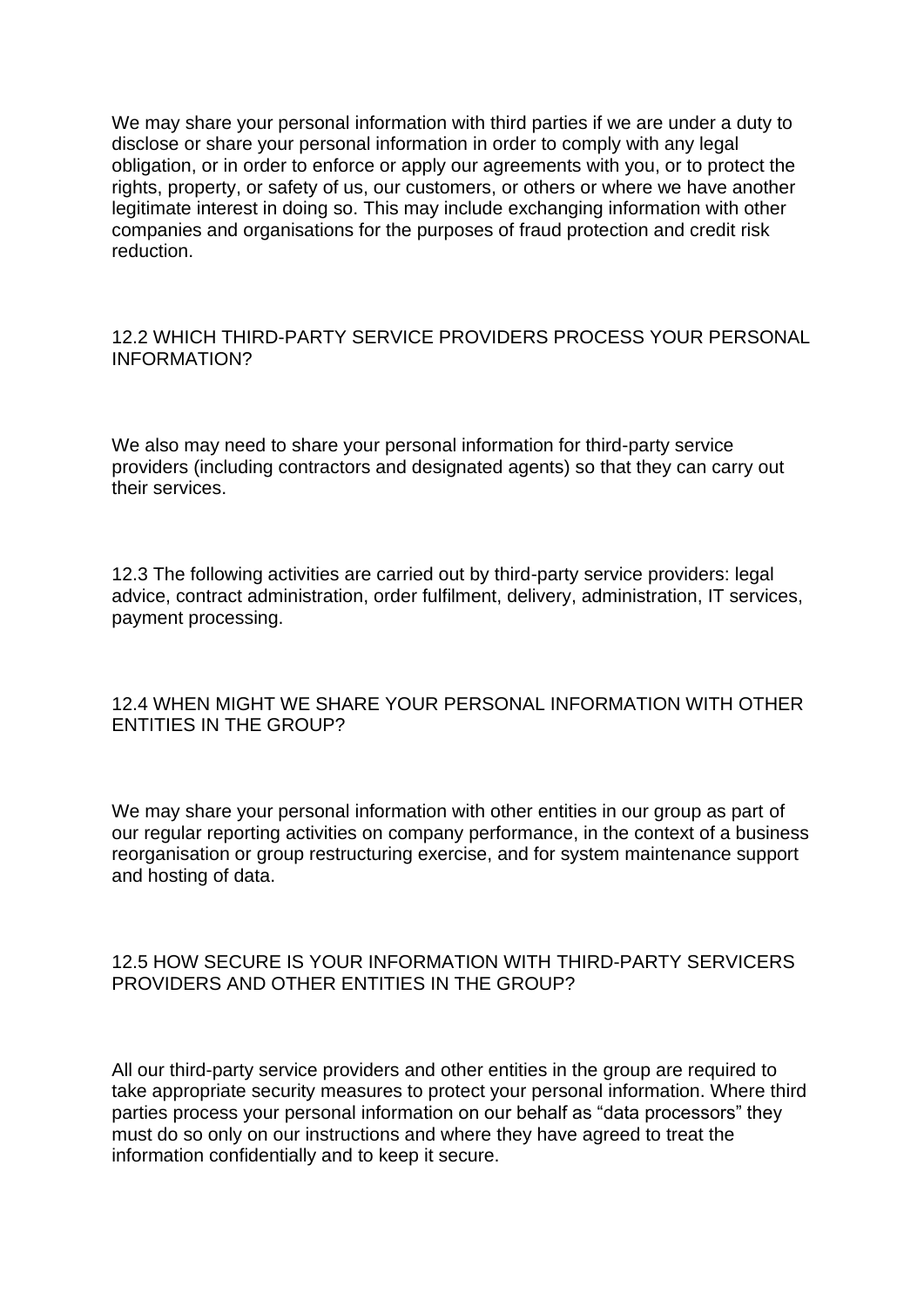### 12.6 WHAT ABOUT OTHER THIRD PARTIES?

We may share your personal information with other third parties, for example in the context of the possible sale or restructuring of the business where necessary in connection with the purposes which your information was collected for. We may also need to share your personal information with a regulator or to otherwise comply with the law.

### 13. WHERE WE STORE YOUR INFORMATION

13.1 Our office headquarters are based in centres in the UK and USA. However, where required to perform our contract with you or for our wider business purposes, the information that we hold about you may be transferred to, and stored at, a destination outside the UK and the EU. It may also be processed by staff operating outside the UK and EU who work for us or for one of our service providers.

13.2 We will take all steps reasonably necessary to ensure that your personal information is treated securely and in accordance with this privacy notice.

13.3 Some countries or organisations outside of the UK and the EU which we may transfer your information to will have an "adequacy decision" in place, meaning the EU considers them to have an adequate data protection regime in place. These are set out on the European Commission website: [https://ec.europa.eu/info/law/law](https://ec.europa.eu/info/law/law-topic/data-protection/data-transfers-outside-eu/adequacy-protection-personal-data-non-eu-countries_en)[topic/data-protection/data-transfers-outside-eu/adequacy-protection-personal-data](https://ec.europa.eu/info/law/law-topic/data-protection/data-transfers-outside-eu/adequacy-protection-personal-data-non-eu-countries_en)[non-eu-countries\\_en](https://ec.europa.eu/info/law/law-topic/data-protection/data-transfers-outside-eu/adequacy-protection-personal-data-non-eu-countries_en)

13.4 If we transfer data to countries or organisations outside of the UK and the EU which the EU does not consider to have an adequate data protection regime in place, we will ensure that appropriate safeguards (for example, model clauses approved by the EU or a data protection authority) are put in place where required.

14. DATA SECURITY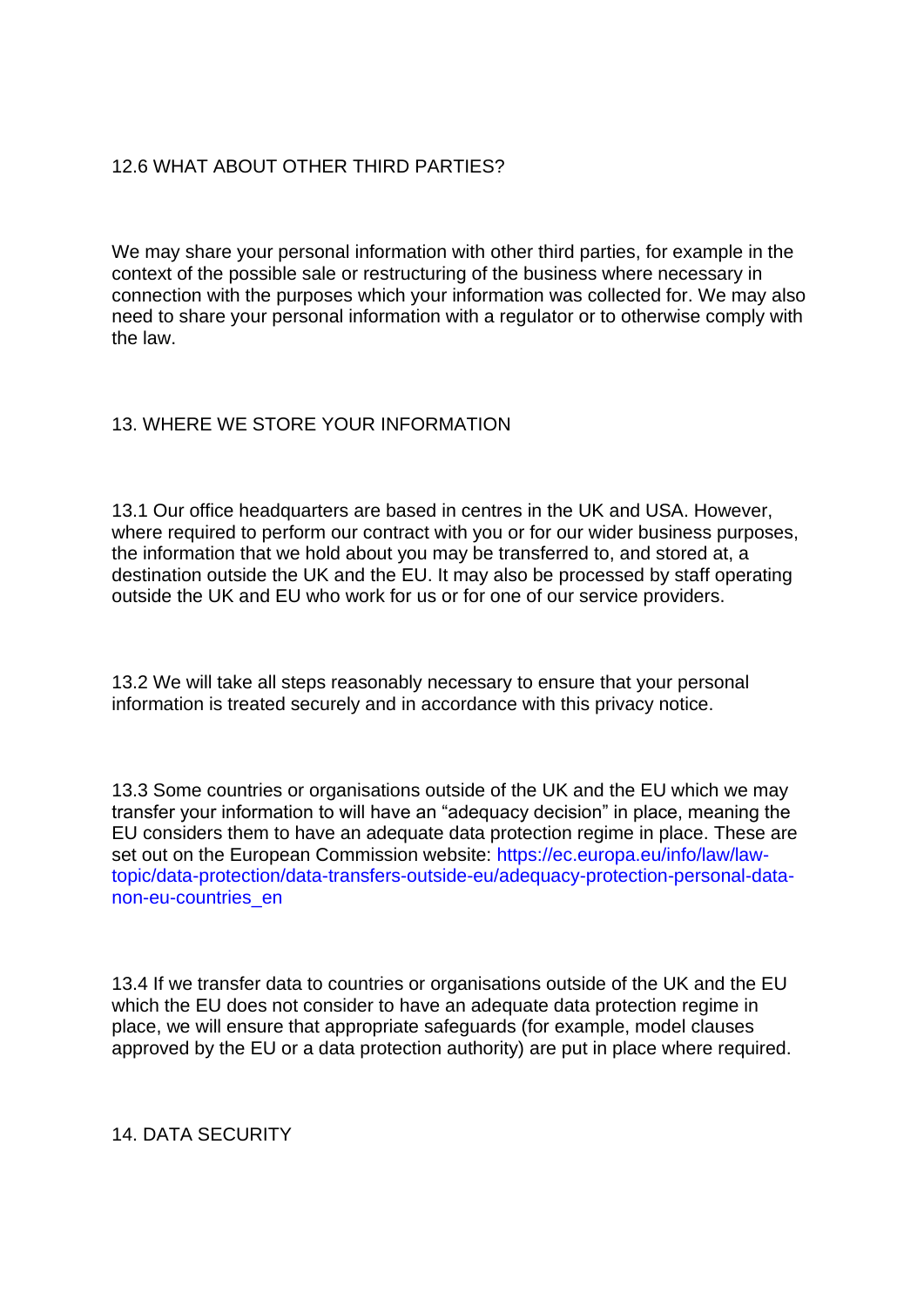14.1 As well as the measures set out above in relation to sharing of your information, we have put in place appropriate internal security measures to prevent your personal information from being accidentally lost, used or accessed in an unauthorised way, altered or disclosed. In addition, we limit access to your personal information to those employees, agents, contractors and other third parties who have a business need to know. They will only process your personal information on our instructions and they are subject to a duty of confidentiality.

14.2 We have put in place procedures to deal with any suspected data security breach and will notify you and any applicable regulator of a suspected breach where necessary.

## 15. HOW LONG WILL WE KEEP YOUR INFORMATION FOR?

15.1 We have set out above indications of how long we generally keep your information. In some circumstances, it may be necessary to keep your information for longer than that in order to fulfil the purposes we collected it for, including for the purposes of satisfying any legal, accounting, or reporting requirements.

15.2 To determine the appropriate retention period for personal information, we consider the amount, nature, and sensitivity of the personal information, the potential risk of harm from unauthorised use or disclosure of your personal information, the purposes for which we process your personal information and whether we can achieve those purposes through other means, and the applicable legal requirements.

15.3 In some circumstances we may anonymise your personal information so that it can no longer be associated with you, in which case we may use such information without further notice to you.

16. YOUR RIGHTS

16.1 Data protection law gives you a number of rights when it comes to personal information we hold about you. The key rights are set out below. More information about your rights can be obtained from the Information Commissioner's Office (ICO). Under certain circumstances, by law you have the right to: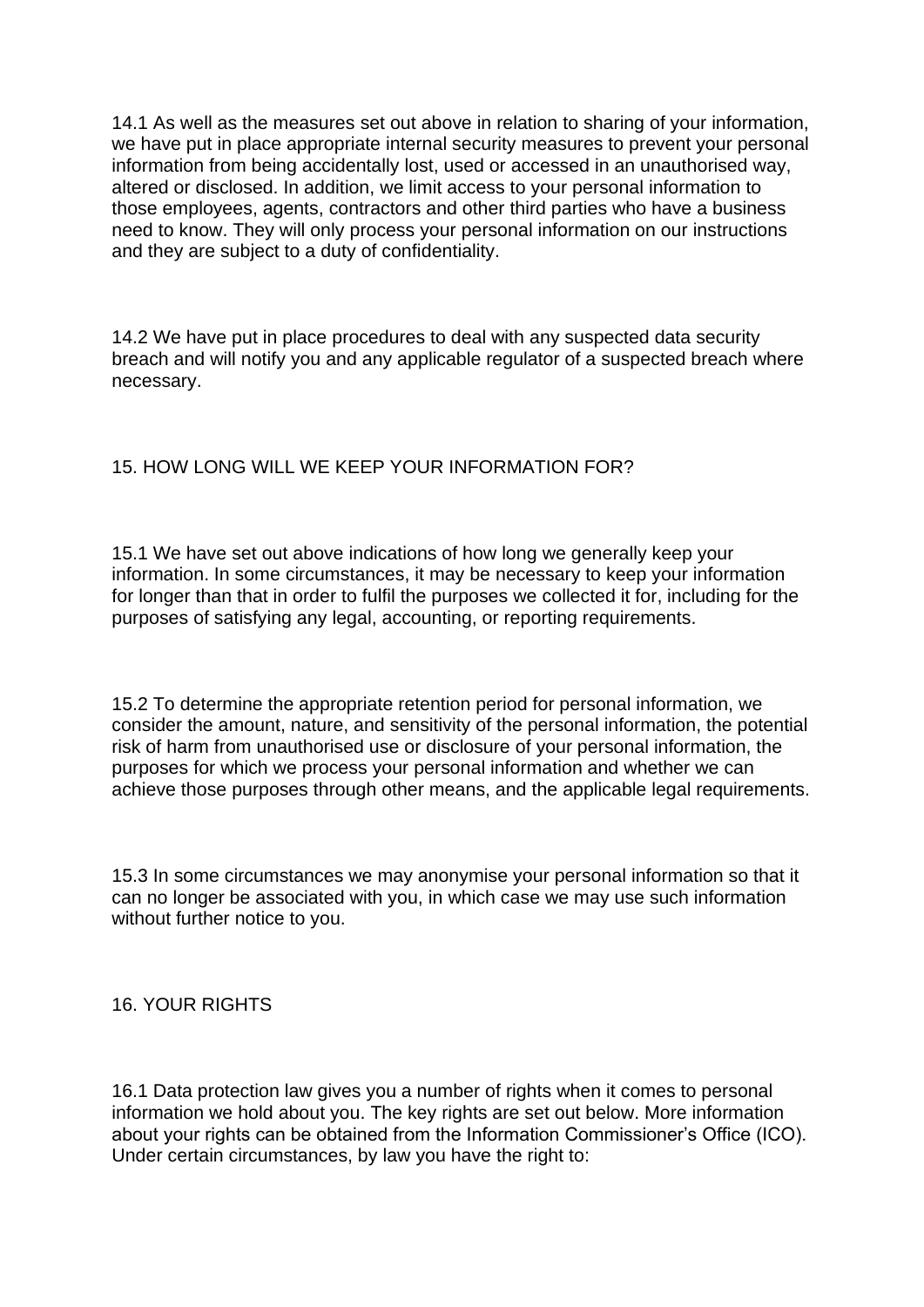16.1.1 Be informed in a clear, transparent and easily understandable way about how we use your personal information and about your rights. This is why we are providing you with the information in this notice. If you require any further information about how we use your personal information, please let us know.

16.1.2 Request access to your personal information (commonly known as a "data subject access request"). This enables you to receive a copy of the personal information we hold about you and to check that we are lawfully processing it.

16.1.3 Request correction of the personal information that we hold about you. This enables you to have any incomplete or inaccurate information we hold about you corrected.

16.1.4 Request erasure of your personal information. This enables you to ask us to delete or remove personal information where there is no good reason for us continuing to process it (for instance, we may need to continue using your personal data to comply with our legal obligations). You also have the right to ask us to delete or remove your personal information where you have exercised your right to object to processing (see below).

16.1.5 Object to processing of your personal information where we are relying on a legitimate interest (or those of a third party) and there is something about your particular situation which makes you want to object to us using your information on this basis and we do not have a compelling legitimate basis for doing so which overrides your rights, interests and freedoms (for instance, we may need it to defend a legal claim). You also have the right to object where we are processing your personal information for direct marketing purposes.

16.1.6 Request the restriction of processing of your personal information. This enables you to ask us to suspend the processing of personal information about you, for example if you want us to establish its accuracy or the reason for processing it.

16.1.7 Request the transfer of your personal information to another party where you provided it to us and we are using it based on your consent, or to carry out a contract with you, and we process it using automated means.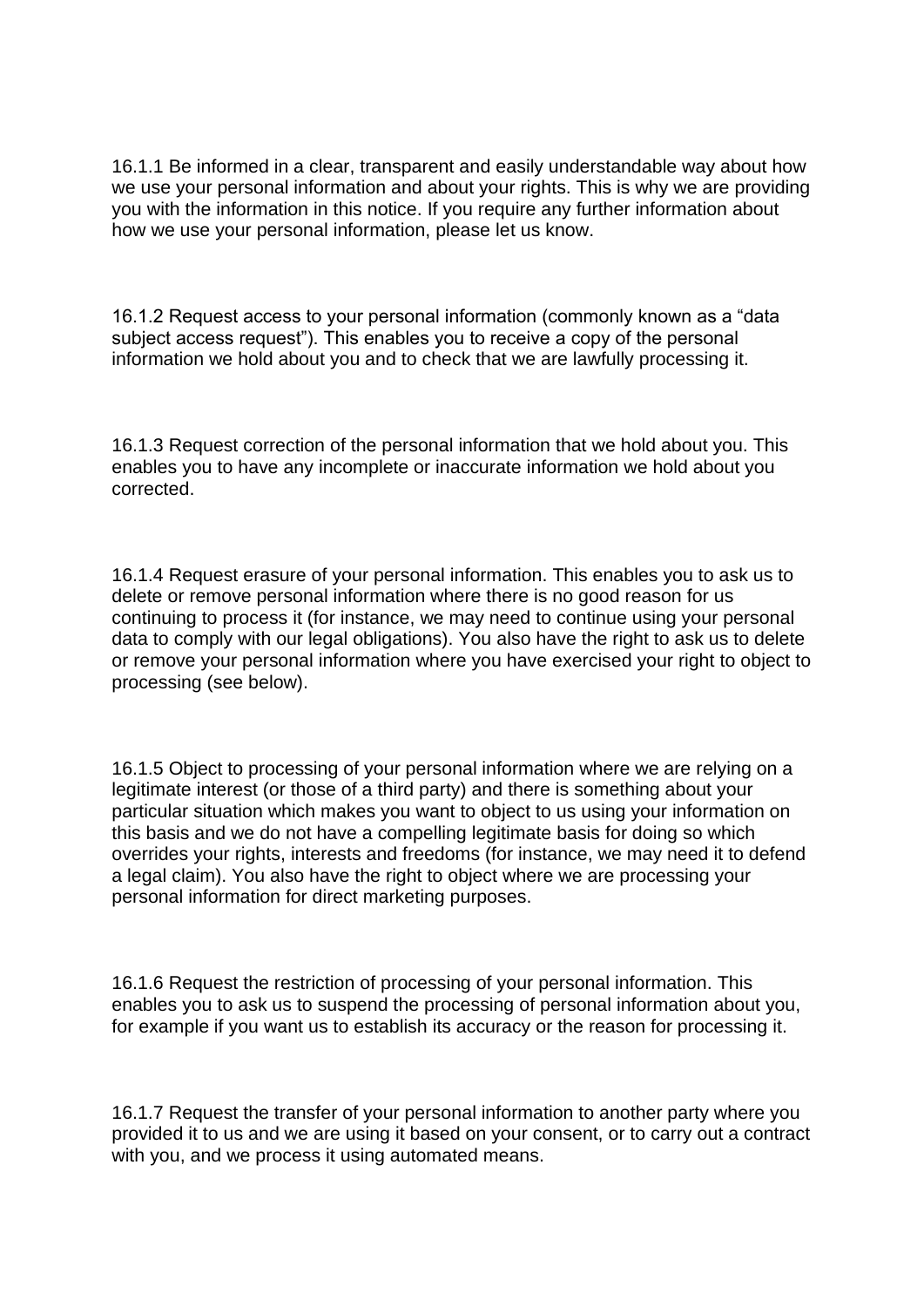In the limited circumstances where we are relying on your consent (as opposed to the other bases set out above) to the collection, processing and transfer of your personal information for a specific purpose, you have the right to withdraw your consent for that specific processing at any time. Once we have received notification that you have withdrawn your consent, we will no longer process your information for the purpose or purposes you originally agreed to, unless we have another compelling legitimate interest in doing so.Withdraw consent.

16.1.8 Lodge a complaint. If you think that we are using your information in a way which breaches data protection law, you have the right to lodge a complaint with your national data protection supervisory authority (if you are in the UK, this will be the ICO).

If you want to review, verify, correct or request erasure of your personal information, object to the processing of your personal information, withdraw your consent to the processing of your personal information or request that we transfer a copy of your personal information to another party, please contact us [here.](https://www.highwaycare.com/contact)

16.2 No fee usually required. You will not have to pay a fee to access your personal information (or to exercise any of the other rights). However, we may charge a reasonable fee if your request for access is clearly unfounded or excessive. Alternatively, we may refuse to comply with the request in such circumstances.

16.3 What we may need from you. We may need to request specific information from you to help us understand the nature of your request, to confirm your identity and ensure your right to access the information (or to exercise any of your other rights). This is another appropriate security measure to ensure that personal information is not disclosed to any person who has no right to receive it.

16.4 Timescale. Please consider your request responsibly before submitting it. We will respond to your request as soon as we can. Generally, this will be within one month from when we receive your request but, if the request is going to take longer to deal with, we will let you know.

17 CHANGES TO THIS PRIVACY NOTICE